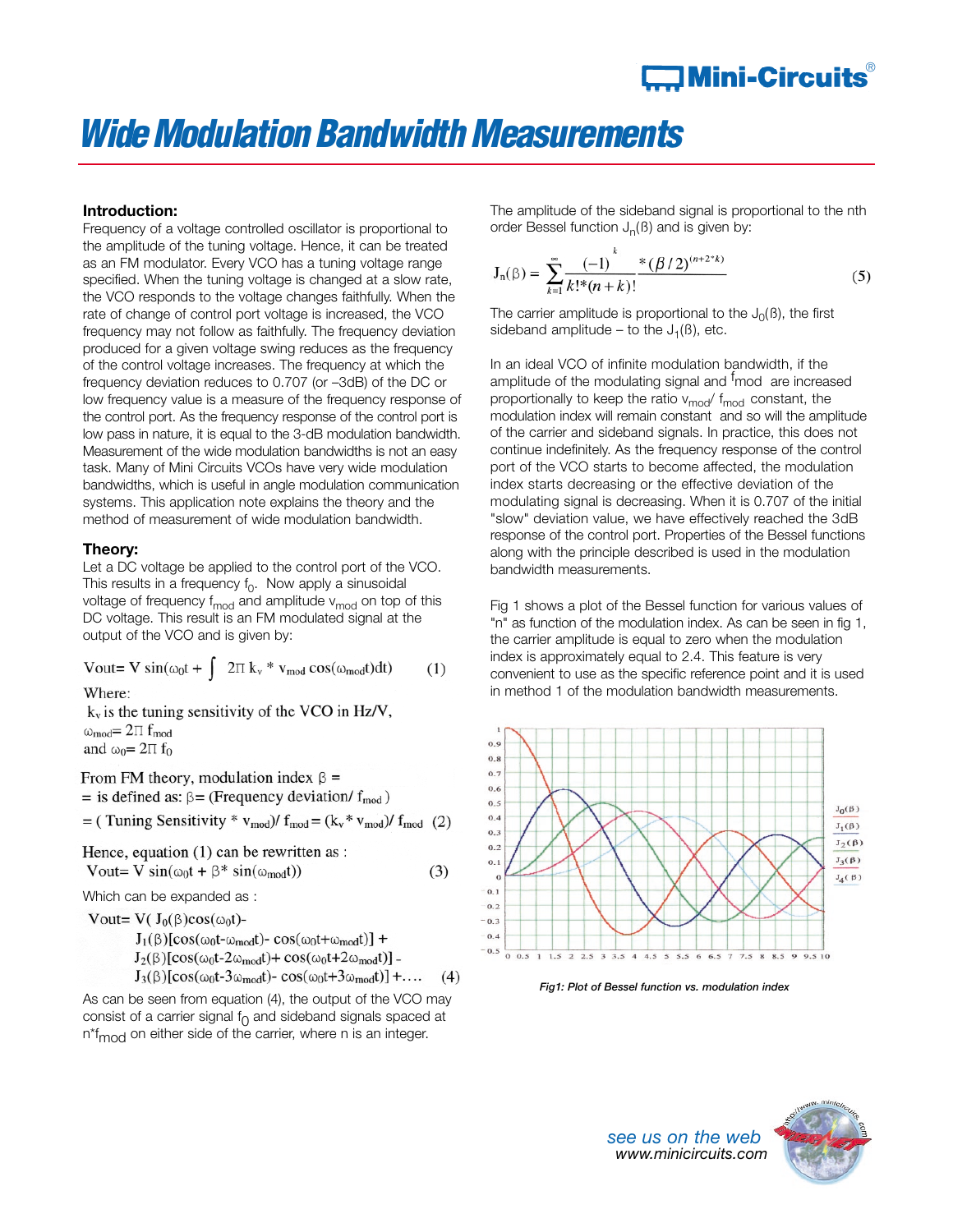#### *METHOD 1:*

Block diagram of an experimental set up is shown in fig 2.



*Fig. 2: Wide Modulation Bandwidth Setup.*

A modulating signal is applied to the DUT along with a quiescent DC voltage. DC power supply feeds the  $V_{cc}$ . Rearranging equation (2), we get

$$
v_{\text{mod}} = (\beta^* f_{\text{mod}}) / k_v \tag{6}
$$

The output of the VCO is applied to the Spectrum Analyzer. The frequency of the modulating signal is set to at least a tenth of the anticipated modulating bandwidth.

In the experimental set up in fig. 2, turn off  $v_{mod}$  and adjust the spectrum analyzer display to set the carrier to the top of the spectrum display. See fig 3 for an example.



Now, set the  $f_{mod}$  to a tenth of the anticipated 3dB modulation bandwidth. Calculate the amplitude of the v<sub>mod</sub> required to achieve a modulation index of 2.4 from equation (6) and set this amplitude. The carrier should be suppressed completely. If required, fine tune the  $v_{mod}$  until the carrier is completely suppressed. In practice, a 30 dB suppression is good enough. This should correspond to a modulation index of 2.4.

See fig. 4 for a typical spectrum display at this condition.



*Fig. 3. Output RF signal without modulation. Fig. 4. Output RF signal with the modulation Index equal to 2.4 applied .*



™<br>The Design Engineers Search Engine Provides ACTUAL Data Instantly From MINI-CIRCUITS At: www.minicircuits.com  $^{\circledR}$  P.O. Box 350166, Brooklyn, New York 11235-0003 (718) 934-4500 Fax (718) 332-4661 For quick access to product information see MINI-CIRCUITS CATALOG & WEB SITE

*ISO 9001 CERTIFIED*